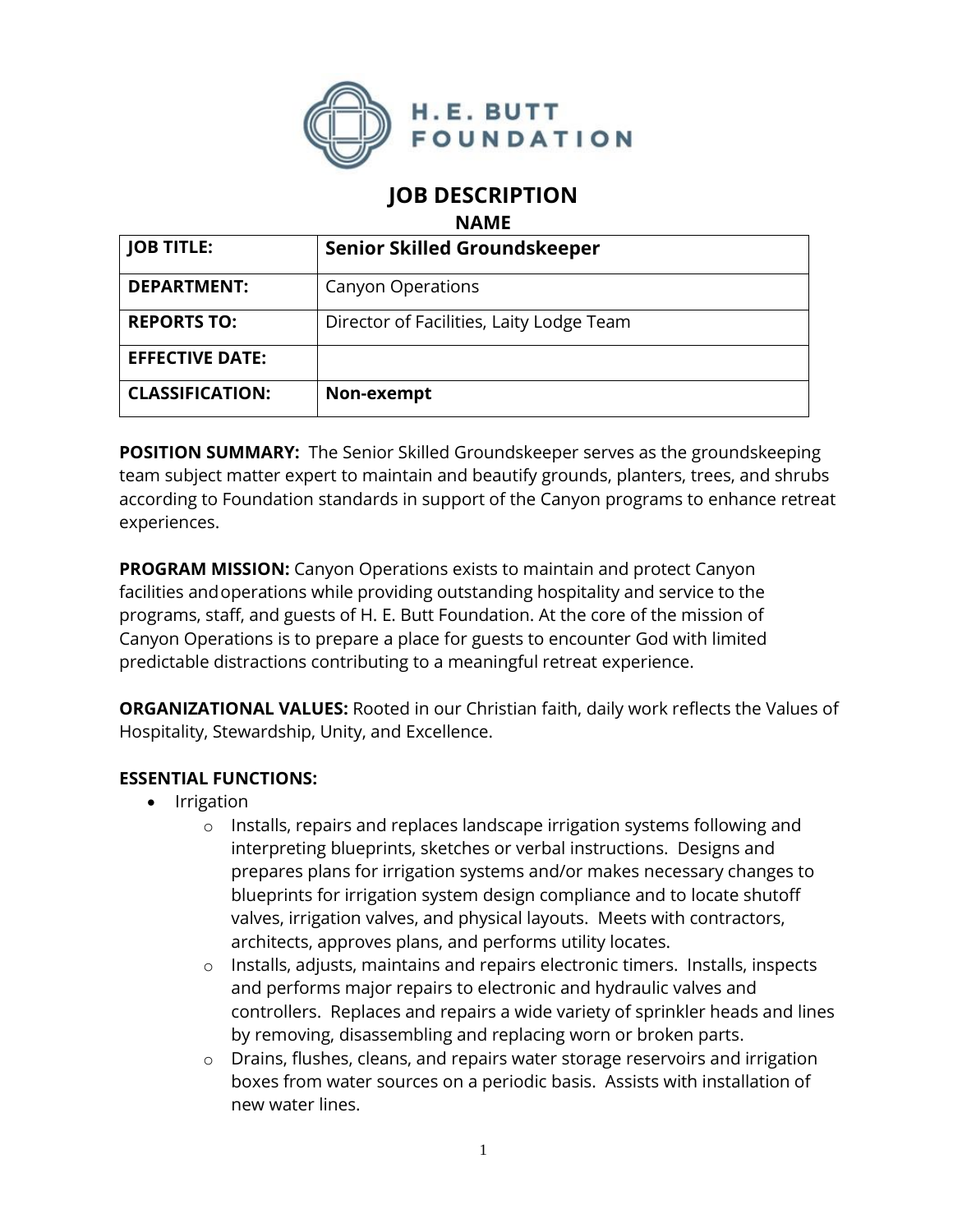- Landscape Maintenance and Horticulture
	- $\circ$  Serves as a resource on landscape and horticultural matters. Designs and installs new landscaping by cultivating and renovating areas and installing or replacing turf, trees, ornamental plants, shrubs, ground covers, annuals, and bulbs. Selects, plants, prunes, and trims trees, ornamental plants, shrubs, and ground covers to accomplish native landscaping objectives.
	- o Removes weeds, blows, rakes, and removes trash and debris from walkways, culverts, stairways, roadways, planters, and parking. Mows, grooms, and replants lawn areas. Fertilizes turf and various landscaped areas. Maintains in-ground drains and culverts.
	- o Stakes, prunes, thins, mulches and transplants turf, trees, ornamental plants, shrubs, ground covers, annuals, and bulbs. Trees and shrubs are trimmed and pruned on a regular basis to maintain the beauty of the Canyon, the safety of our guests, and the overall health of the plants.
	- o Maintains up-to-date knowledge of safe pesticide/herbicide application.
- Meets with Facilities Director daily to discuss standards and update priorities for the Groundskeeping team. Responds to Facilities Director regarding results of supervisory feedback, correction, and redirection. Carries out the duties as directed and in a timely manner
- Maintains adequate inventories of irrigation parts and glues, primers, pesticides, fertilizers, paints, oils, tools, seed, compost, sod, and equipment. Maintains records of purchases and uses.
- Maintains equipment parts listings, equipment oil change logs, equipment service/repair logs, and irrigation repair logs.
- Maintains current Material Safety Data Sheets (MSDSs) for potentially hazardous materials. Maintains logs and files pesticide use reports with the District and/or local governmental agencies.
- Respond when requested for program support, maintenance needs, and/or emergency assistance in other areas and departments
- Assist with improvement projects when assigned
- Supports the regional team by providing backup support as needed to ensure team commitments and expectation standards are met
- Exhibits a positive and cooperative attitude when assigned cross-functional job assignments
- Embraces learning new skills and techniques to accomplish team goals

## **QUALIFICATIONS:**

- High School Diploma or equivalent work experience and three (3) to five (5) years increasingly responsible groundskeeping and irrigation systems experience.
- A valid driver's license.
- Minimum of two years' experience in groundskeeping, including installation of irrigation systems, familiarity with local native plant care, knowledge of pruning and seasons in which it's safe to seed, weed, and prune special plants.
- Certification in arboriculture, landscape design, or horticulture. Irrigation credentials.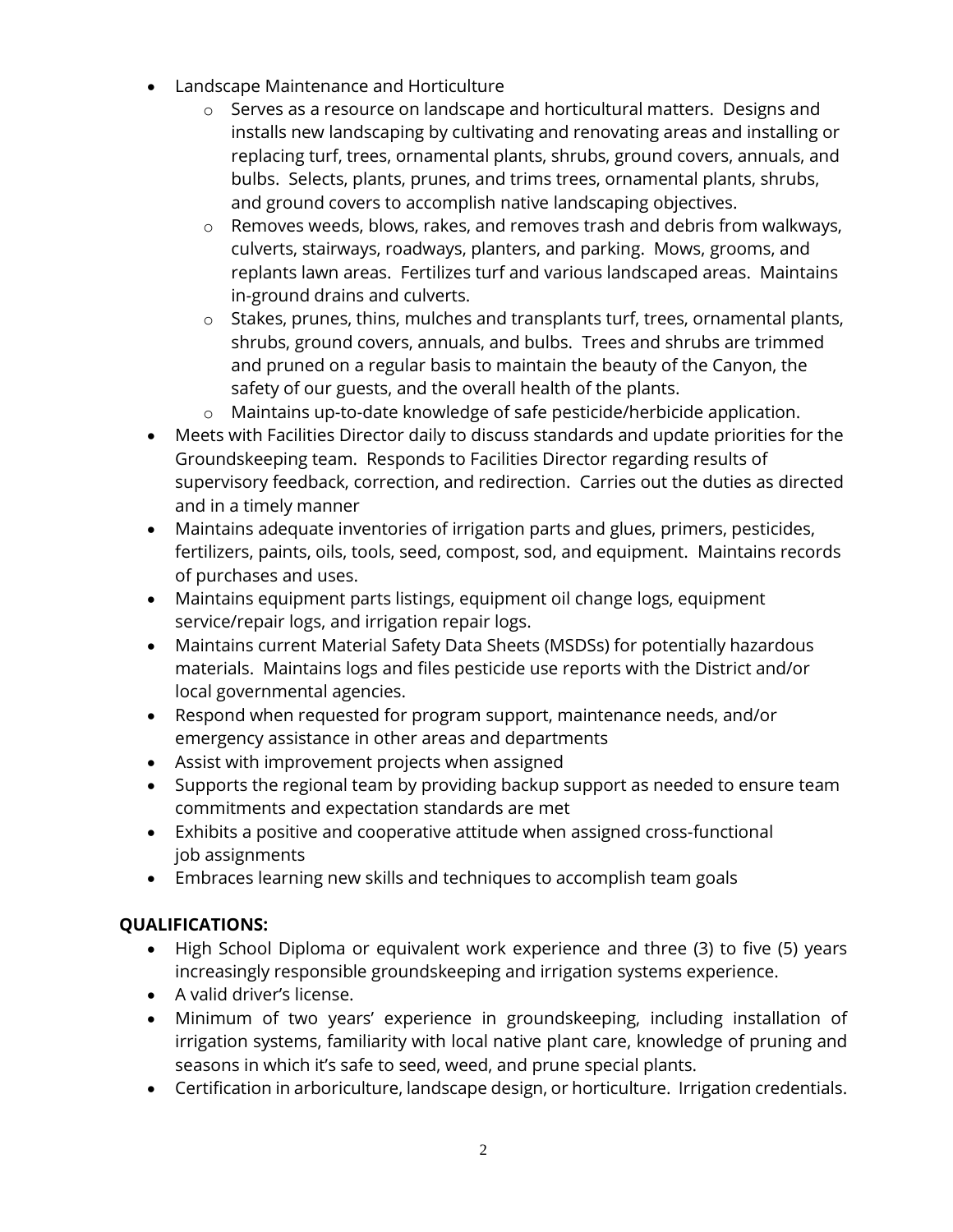- Mechanical experience
- Special knowledge of plants and grasses native to the Texas Hill Country

### **COMPETENCIES-Knowledge, Skills, and Abilities:**

- Ability to repair sod that has been damaged by wildlife
- Requires knowledge of proper and safe application of fertilizers, insecticides, and herbicides used in grounds care and gardening
- Knowledge of grounds care machines and tools, including their designs, uses, repair, and maintenance
- Knowledge of sprinkler and irrigation system design, installation, operation, and maintenance
- Requires sufficient math skill to calculate distances, proportions, and sums.
- Active listening skills
- Time management skills in completing tasks
- Adaptability/Flexibility
- Work independently and within a team
- Demonstrates accuracy and thoroughness

#### **PHYSICAL REQUIREMENTS:**

- Ability to perform intense physical work for up to 8 hours at a time.
- While performing the duties of this job, the employee is regularly required to talk and hear.
- This position is very active and requires standing, walking, bending, kneeling, stooping, crouching, crawling, and climbing during the day.
- Employee must regularly lift and move items up to 50 pounds
- Visual acuity to operate common grounds equipment and read instructions and safety information.
- Requires auditory ability to hear machinery sounds and alarms
- Requires the ability to work in extreme temperature conditions
- Frequently climb ladders
- Must be able to safely operate a motor vehicle and landscaping equipment.